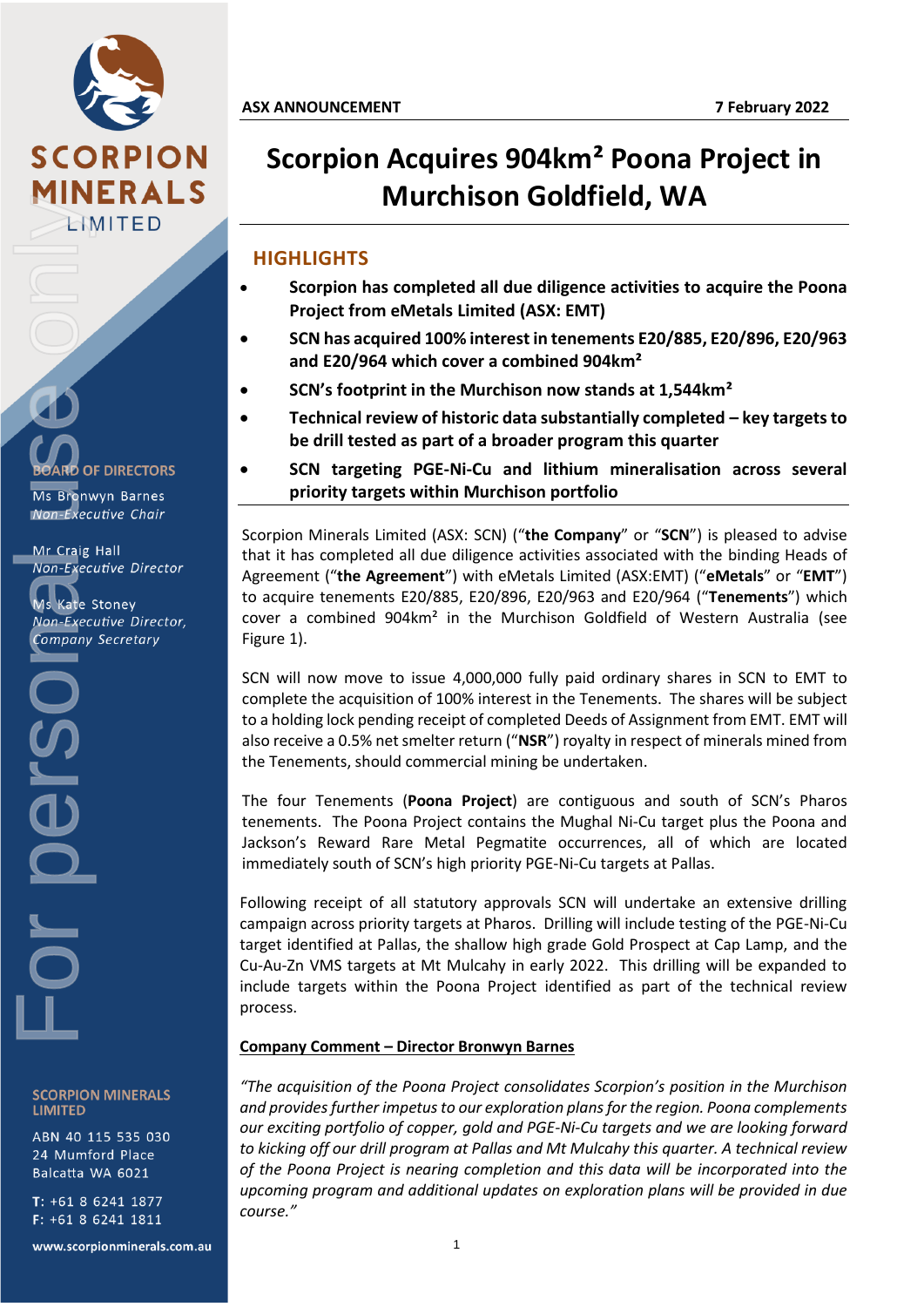#### **Key Terms of the Agreement**

Consideration for the Acquisition is as outlined below:

- i. pay EMT \$12,500 in cash (completed); and
- ii. issue 4,000,000 fully paid ordinary shares in the capital of the Company; and
- iii. grant EMT a 0.5% net smelter return (NSR) royalty in respect of minerals mined from the Tenements (payable only on and from commercial mining); and

iv. accept the assignment of the obligation to pay the two performance payments contained in the Agreement between EMT and Venus Metals Corporation Limited. The performance payments are subject to and conditional upon achievement of the following performance milestones:

- (A) \$50,000 payable upon the definition of an inferred mineral resources of not less than 200,000 tonnes of Li20 or equivalent at 1% on either Tenement (Performance Milestone One); and
- (B) \$50,000 payable upon the definition of a probable mineral ore reserve of not less than 200,000 tonnes of Li20 or equivalent at 1% on either Tenement (Performance Milestone Two).



**Figure 1: Major Tenement Holders in Murchison Region**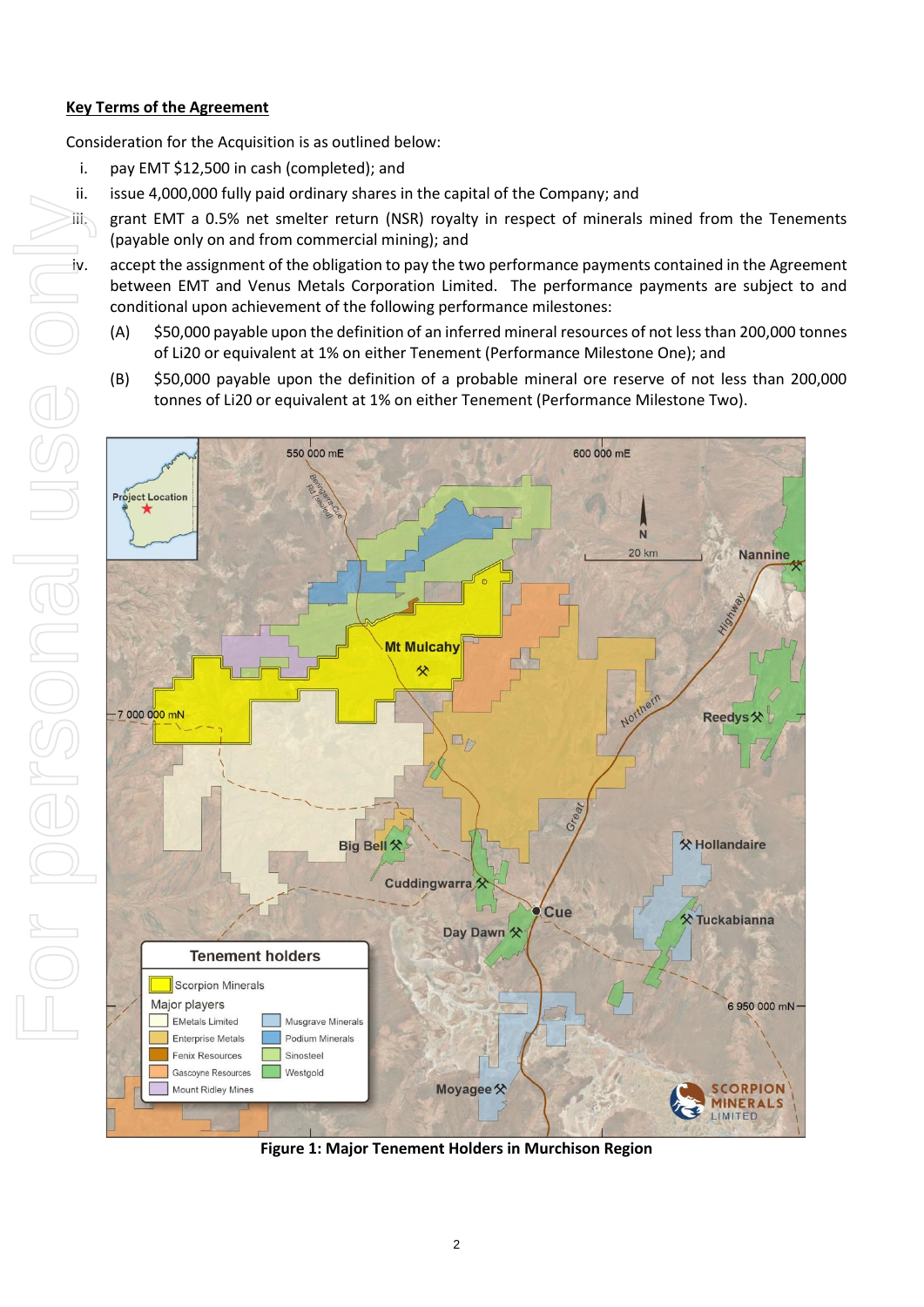Ryansvill Pallas Mt Mulcahy Panjshir, Poona East **O**Mughal **Mt Mulcahy** The Raj<br>
Poona<br>
Poona<br>
Poona<br>
C  $\sigma$ 647 kt @ 2.4% Cu,<br>1.8% Zn, 0.1% Co,<br>20 g/t Ag and 0.2 g/t Au  $N<sub>a</sub>$ Jacksons Reward larri<br>Find Big Bell SCORPION<br>MINERALS **Figure 2: Location of Poona Project tenements with named mineral prospects**

550 000 mE

88

Sediment

Late granite

Early granite

Ultramafic

Proterozoic<br>dolerite

Road

Weld

Ulys

 $\frac{1}{2}$ 575 000 mE

7 020 000 mN ·

7 000 000 mN -

6 980 000 mN ·

Cue

Range

Terrys O Salt F

Atlanta  $\bigcap$ 

This announcement has been authorised by the board of directors of the Company.

**- ENDS -**